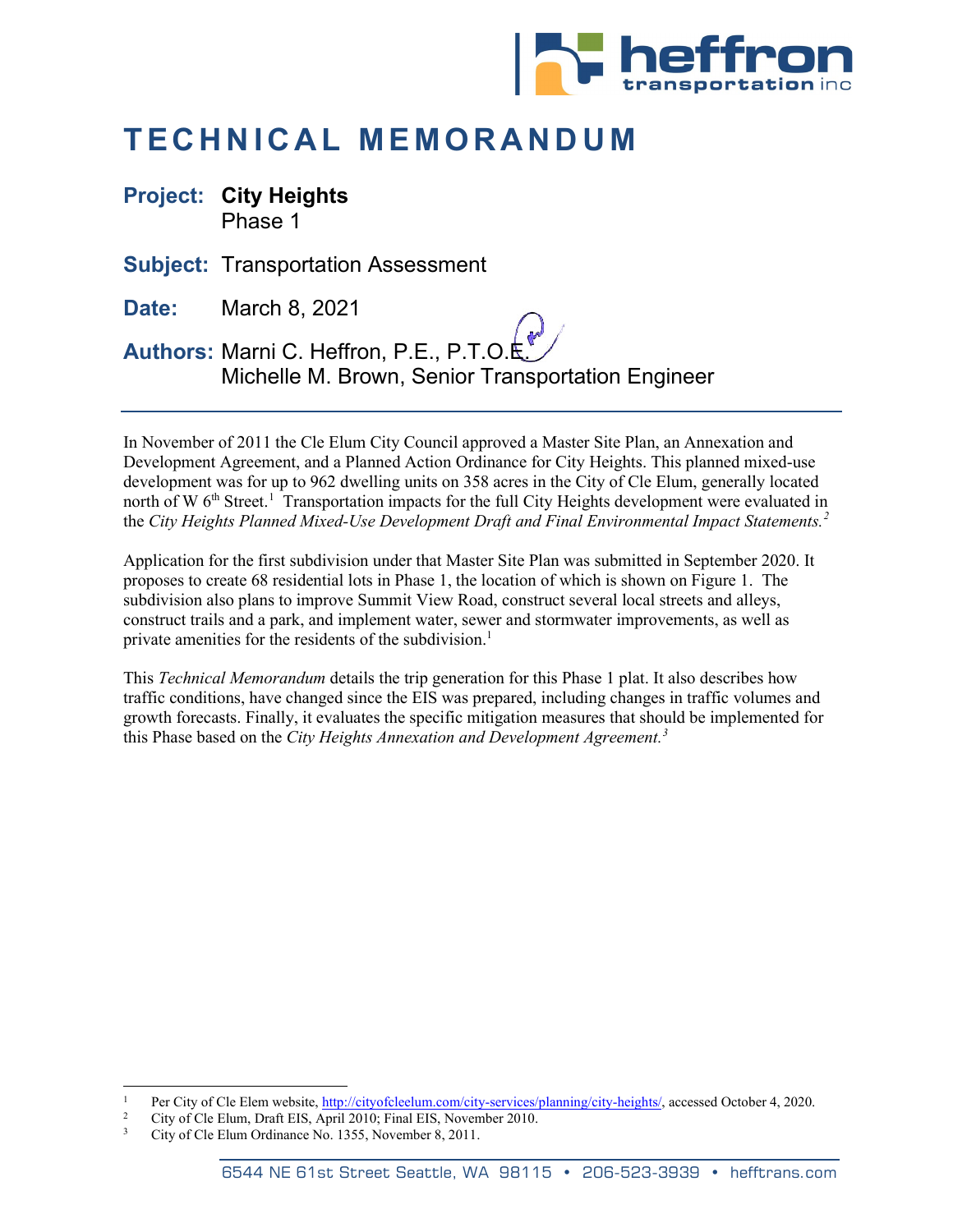

Figure 1. City Heights Phase 1

*Source: GCH and BlueLine, October 2020. Preliminary Site Plan.* 

# **1. Trip Generation**

### 1.1. Trips for City Heights Full Build

Trip generation for full build-out of the City Heights Master Plan was estimated in the *City Heights EIS.*  That analysis applied trip generation rates from the Institute of Transportation Engineers (ITE) *Trip Generation Manual, 8th Edition.[4](#page-1-0)* The program for the EIS's Preferred Alternative (Alternative 1) assumed about 985 residential units, with a mix of approximately 30 percent attached and 70 percent detached dwelling units. It was also assumed that about 10 percent would be occupied by seasonal residents as second homes or vacation homes per input from the City. The Preferred Alternative also assumed construction of two 10,000-square foot neighborhood commercial centers, for a total of approximately 20,000 square feet (sf) of commercial development. The resulting trip generation for this full-build condition is summarized in Table 1. It was expected to generate an estimated 8,650 vehicle trips per day (4,325 trips in and 4,325 trips out) with about 840 trips in the PM peak hour.

<span id="page-1-0"></span>Institute of Transportation Engineers, 2008.

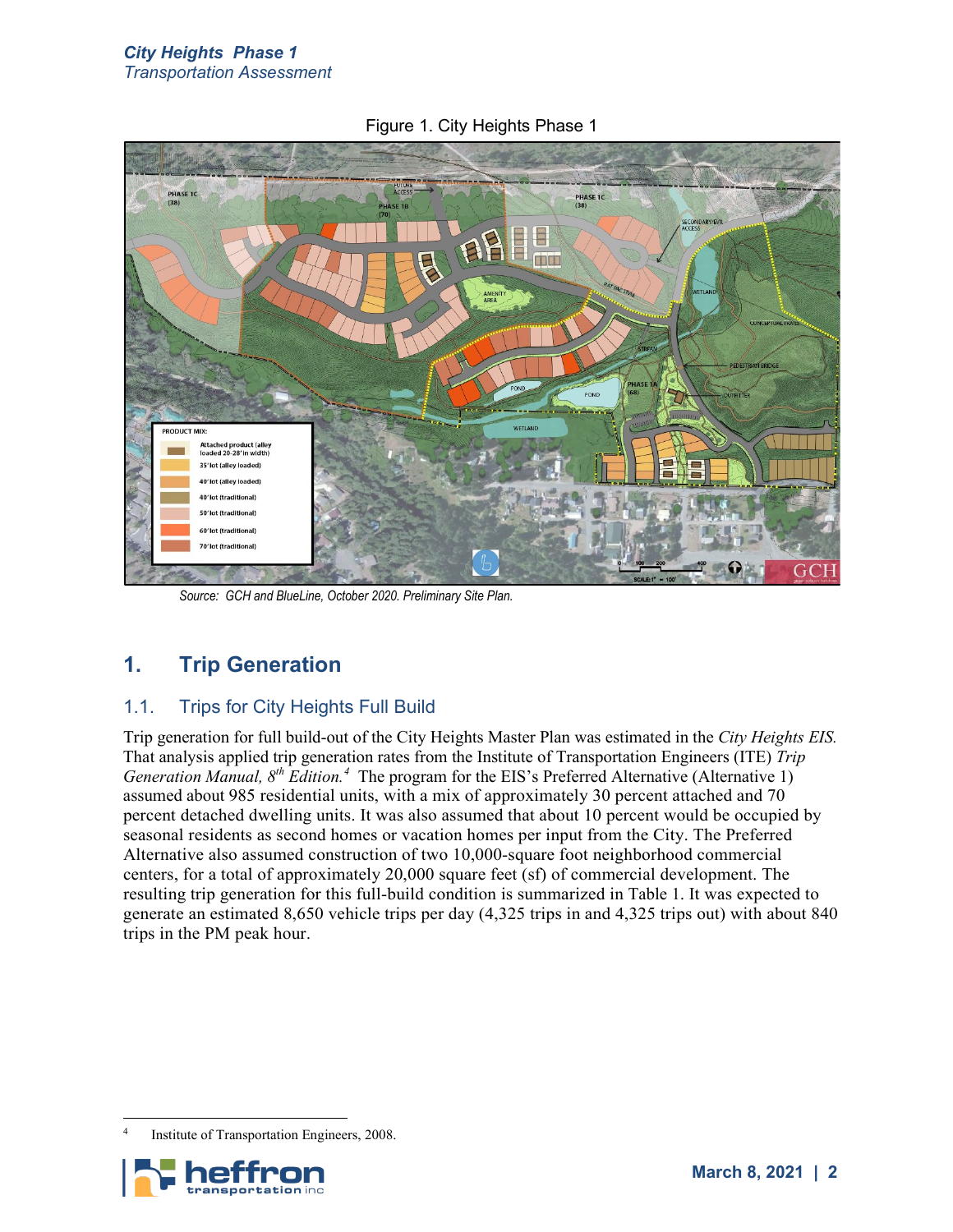| <b>Land Use Type</b>              |             | <b>Daily</b> | <b>AM Peak Hour Trips a</b> |     |       | <b>PM Peak Hour Trips b</b> |     |       |
|-----------------------------------|-------------|--------------|-----------------------------|-----|-------|-----------------------------|-----|-------|
| (ITE Land Use Code)               | <b>Size</b> | <b>Trips</b> | In                          | Out | Total | In                          | Out | Total |
| Single Family Residential (210)   | 515 Units   | 4,930        | 97                          | 290 | 387   | 328                         | 194 | 522   |
| Multifamily Residential (220)     | 374 Units   | 2,520        | 43                          | 150 | 193   | 151                         | 81  | 232   |
| Recreational Home (260)           | 100 Units   | 310          | 11                          |     | 13    |                             | 24  | 31    |
| Neighborhood Commercial (814)     | 20,000 sf   | 890          | 9                           | 5   | 14    | 24                          | 30  | 54    |
| <b>Total Trips for Full-Build</b> |             | 8.650        | 160                         | 447 | 607   | 510                         | 329 | 839   |

#### Table 1. Trip Generation for Full-Build City Heights (Preferred Alternative in EIS)

*Source: Heffron Transportation, Inc. August 2009. As derived for the City Heights Planned Mixed-Use Development Draft* 

*Environmental Impact Statement (Table 3.6-7), April 2010. a AM peak hour trips are defined as the highest volumes during a one-hour period between 7:00 AM and 9:00 AM on weekdays.*

*b PM peak hour trips are defined as the highest volumes during a one-hour period between 4:00 PM and 6:00 PM on weekdays.*

#### 1.2. Trips for Phase 1

Phase 1 proposes 68 residential units. As a worst-case condition for trip generation, all are assumed to be first homes (not vacation homes), and all are assumed to be single-family units even though some could be duplexes. In the decade since the *City Heights EIS* was completed, two new editions of ITE's *Trip Generation Manual* have been published. The current (10<sup>th</sup> Edition) manual has slightly lower trip rates for a single-family residential use than has been listed in the 8<sup>th</sup> Edition.<sup>5</sup> However, to provide a consistent comparison, the previous rates were applied to Phase 1. This phase is estimated to generate 650 vehicle trips per day (325 trips in and 325 trips out) with 51 trips during the AM peak hour and 69 trips during the PM peak hour. The Phase 1 PM peak hour trips reflect about 8% of the full-build trips for all of City Heights.

#### Table 2. Trip Generation for City Heights Phase 1

|                                      |             |                              | <b>AM Peak Hour Trips a</b> |     |       | <b>PM Peak Hour Trips b</b> |     |       |
|--------------------------------------|-------------|------------------------------|-----------------------------|-----|-------|-----------------------------|-----|-------|
| Land Use Type<br>(ITE Land Use Code) | <b>Size</b> | <b>Daily</b><br><b>Trips</b> | <b>In</b>                   | Out | Total | In                          | Out | Total |
| Single Family Residential (210)      | 68 Units    | 650                          |                             | 38  |       | 43                          | 36  | 69    |

*Source: Heffron Transportation, Inc. October 2020. Derived using rates from Trip Generation Manual, 8th Edition (Institute of* 

*Transportation Engineers, 2008) to be consistent with analysis in the City Heights Planned Mixed-Use Development Draft* 

*Environmental Impact Statement (Table 3.6-7), April 2010. a AM peak hour trips are defined as the highest volumes during a one-hour period between 7:00 AM and 9:00 AM on weekdays.*

*b PM peak hour trips are defined as the highest volumes during a one-hour period between 4:00 PM and 6:00 PM on weekdays.*

<span id="page-2-0"></span><sup>5</sup> Trip generation rates for a Single-Family Residence are 0.99 trips/unit in the 10th Edition *Trip Generation Manual (ITE, September 2017)* compared to 1.01 trips/unit in the 8<sup>th</sup> Edition *Trip Generation Manual (ITE, 2008)*.

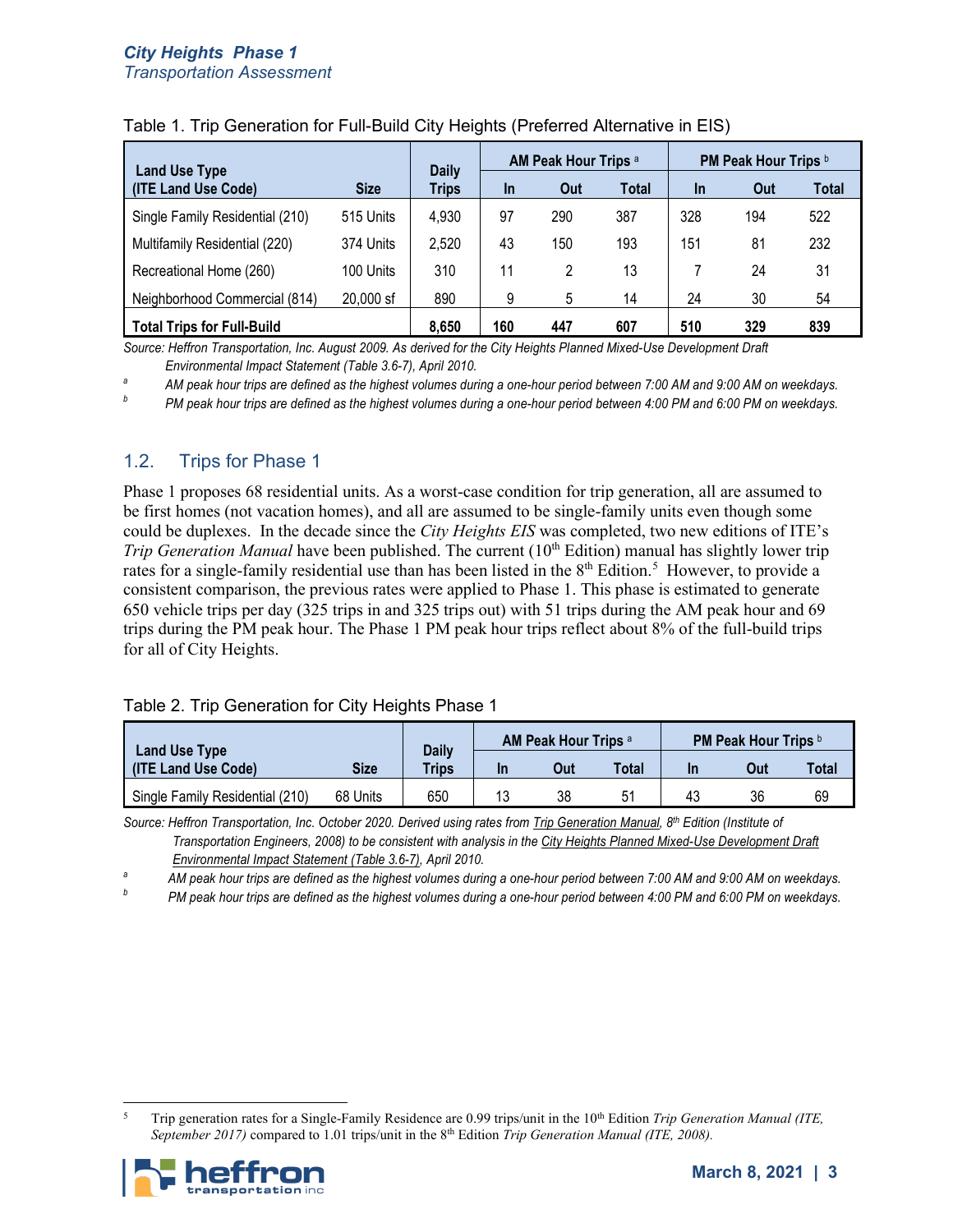# **2. Changes in Traffic Conditions since City Heights EIS**

### 2.1. Traffic Volumes and Forecasts in EIS

The *City Heights EIS* had performed detailed traffic analysis of 13 intersections for the weekday PM peak hour during the summer peak. Traffic volumes for those intersections had originally been compiled for the year 2009 from several sources including new counts, counts from other studies, and traffic volumes from the City of Cle Elum's *Draft Transportation Plan.[6](#page-3-0)* Future traffic volume forecasts were then developed for the Year 2022 without any development on the City Heights site assuming planned growth associated with other development projects. At the time of analysis, development was booming in Cle Elum, and it was estimated that 2,000 residential units (not including City Heights), 644,000 square feet of industrial use, and 220,000 sf of commercial (retail) use would have been constructed between 2009 and 2022. Tables 3.16-2 and 3.16-3 from the EIS itemized the expected background development projects and change in PM peak hour trips.

### 2.2. Updated Conditions and Future Forecasts

The "Great Recession" between 2008 and 2010 substantially slowed growth compared to what had previously been forecast. New traffic volume forecasts were prepared for the *47*° *North Draft SEIS Transportation Analysis[7](#page-3-1)* which built upon traffic models developed for Kittitas County and the City of Cle Elum.[8](#page-3-2) To show how growth has changed since the *City Heights EIS* was prepared, PM peak hour traffic volumes for the W 2nd Street (State Route 903)/N Stafford Avenue intersection were compiled from both documents. This intersection is the primary access connection to and from the state highway for the Phase 1 City Heights plat. The total traffic entering that intersection (sum of all movements) is shown on [Figure 2.](#page-4-0)

The traffic volume comparison shows that the Year 2019 traffic volumes (reflecting pre-COVID-19 conditions) were slightly lower at the W 2<sup>nd</sup> Street/N Stafford Avenue intersection than they were in 2009. The *City Heights EIS* had forecast that traffic entering this intersection would more than double by the year 2022. The new forecasts from the 47° North project now show that the anticipated traffic volumes will not meet those levels until the year 2037. Those growth forecasts appear to include nearly the full-build condition for City Heights.

<span id="page-3-2"></span><span id="page-3-1"></span>

<span id="page-3-0"></span><sup>&</sup>lt;sup>6</sup> City of Cle Elum, May 2009.<br><sup>7</sup> Transportation Engineering Northwest, September 2020.<br><sup>8</sup> Fehr & Peers, July 2, 2020.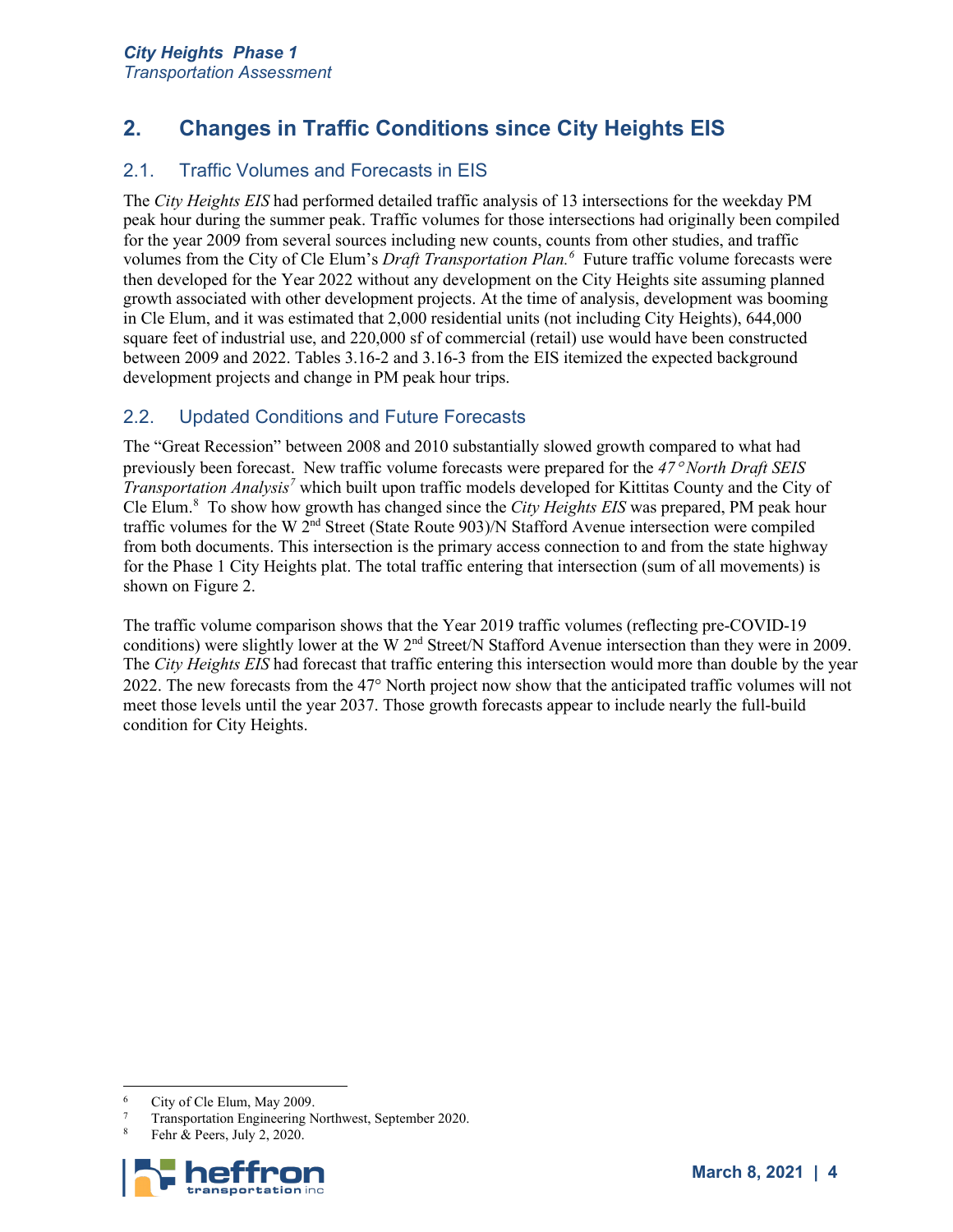<span id="page-4-0"></span>



*Sources: Traffic volumes in blue are from the City Heights EIS (City of Cle Elum, Draft EIS, April 2010). Traffic volumes in green are from the 47*° *North Draft SEIS Transportation Analysis (TENW, September 2020). Both reflect the weekday PM peak hour conditions during the summer peak.* 

The *47*° *North Draft SEIS* assessed intersection operations at many intersections, including the intersection at W 2nd Street / N Stafford Avenue. This intersection, which is controlled by stop signs on the side streets currently operates at LOS C (16.6 seconds of delay) during the weekday PM peak hour. This reflects the peak summer season. By the year 2025, weekday PM peak hour operations are expected to degrade to LOS E (46.7 seconds of day) without the 47 $\degree$  North project and to the LOS F ( $> 100$ seconds) with the 47° North project. The degradation in intersection operations is primary due to a substantial increase in the northbound left turn movement; a movement that would not be affected by the City Heights Phase 1 project. The original Development Agreement for the 47° North project (known as the "Bullfrog UGA")<sup>[9](#page-4-1)</sup> had included signalizing the W 2<sup>nd</sup> Street / N Stafford Avenue intersection when warranted. The SEIS now recommends that the 47° North project pay a proportionate share of that signal, estimated at about a 20% share.

City Heights Phase 1 would have a relatively small impact to the intersection at W 2nd Street/N Stafford Avenue, and would add traffic to the lowest-volume movements at the intersection. It is not expected to degrade intersection operations or trigger traffic signal warrants. As described in the next section, the City Heights Development Agreement included a \$750 per unit traffic impact fee instead of proportionate share values of individual intersection improvements. The Phase 1 fee would be \$51,000, which the City of Cle Elum could allocate as it deems necessary.

<span id="page-4-1"></span>October 30, 2002.

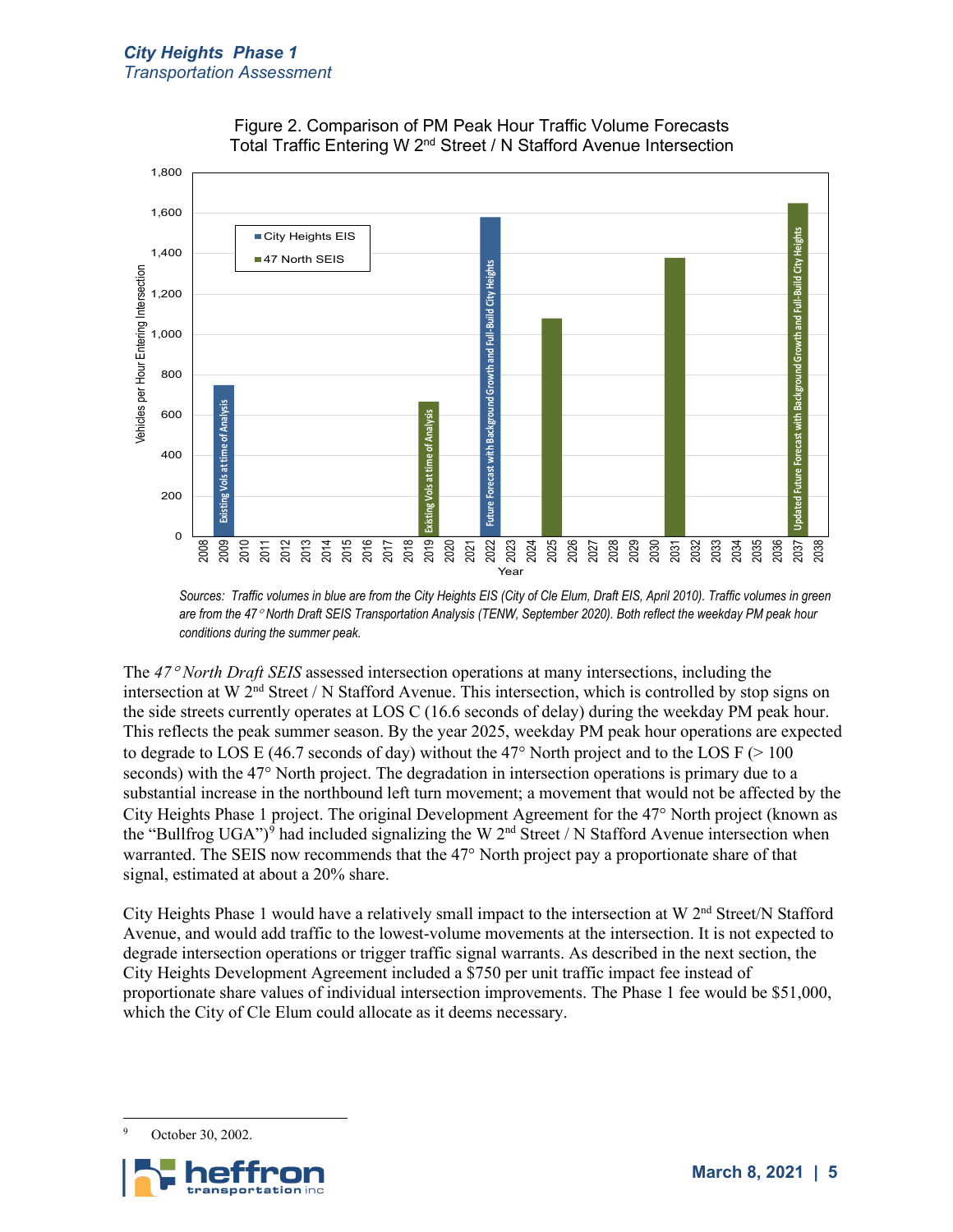# **3. City Heights Mitigation**

Specific mitigation requirements for City Heights were detailed in the *City Heights Annexation and Development Agreement, Appendix I – Transportation Standards and Improvements. [10](#page-5-0)* These are summarized in [Table 3](#page-6-0) below as a mechanism to track those requirements and applicability to the Phase 1 project.

## **4. Summary**

Transportation impacts for the full City Heights development were evaluated in the *City Heights Planned Mixed-Use Development Draft and Final Environmental Impact Statements*, and the transportation-related mitigation was then detailed in the *City Heights Annexation and Development Agreement.*

Although nearly a decade has passed since the *City Heights EIS* was completed, traffic volumes have changed very little, and at key locations have decreased. Future traffic volume forecasts in that EIS are not expected to be reached until about the year 2037, 15 years beyond when the EIS anticipated the growth to occur.

Phase 1 is planned to have 68 residential units. It is estimated to generate 650 vehicle trips per day (325 trips in and 325 trips out) with 51 trips during the AM peak hour and 69 trips during the PM peak hour. The Phase 1 PM peak hour trips reflect about 8% of the full-build trips for all of City Heights.

Phase 1 would implement many of the mitigation measures detailed in the Development Agreement, including front-loading improvements to N Stafford Avenue to upgrade the corner and pavement near W 4<sup>th</sup> Street that will serve this phase and future phases. It will also pay a Development Mitigation Fee of \$51,000. The measures would fully mitigation the impacts of Phase 1.

MCH/mmb

Attachments: Table 3 - City Heights Transportation Mitigation Requirements Exhibit A – Internal and Collector Roads Exhibit B – Conceptual Options for Stafford Street Improvements

<span id="page-5-0"></span><sup>10</sup> City of Cle Elum Ordinance No. 1355, November 8, 2011.